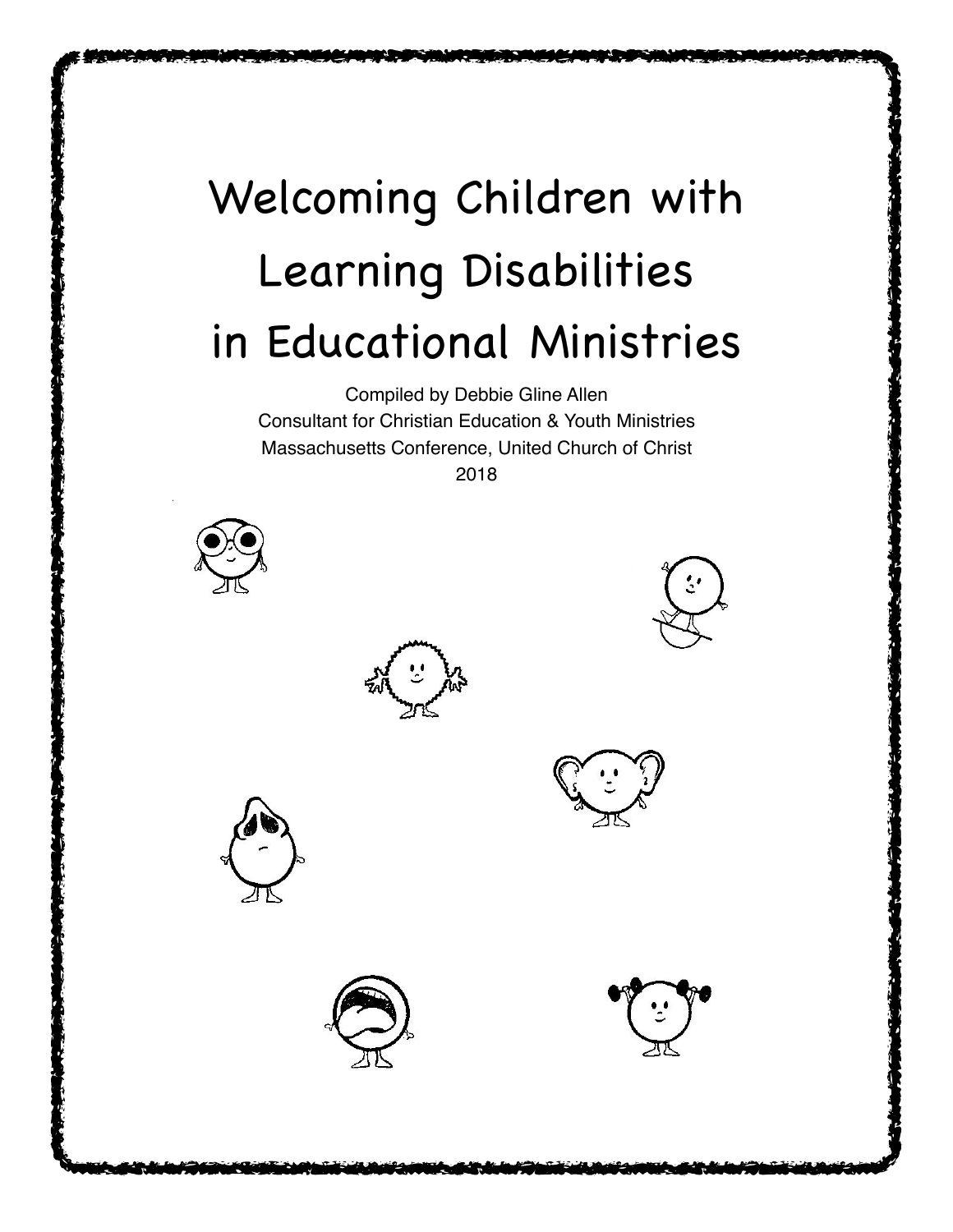## A Brief Guide to Common Learning Disabilities

#### **Attention-Deficit/Hyperactivity Disorder** [www.help4adhd.org](http://www.help4adhd.org)

A condition that is characterized by problems with attention, impulsivity, and overactivity. Formerly known only as Attention-Deficit Disorder, ADHD is now the official clinical diagnosis. More specifically, people with ADHD tend to:

- Fail to give close attention to details
- Have difficulty sustaining attention to tasks
- Do not seem to be listening
- Fail to follow directions completely
- Forget or lose important things
- Feel restless; fidget, squirm
- Run or climb excessively
- Often talk excessively

#### **Nonverbal Learning Disabilities**

#### [https://www.understood.org](https://www.understood.org/en/learning-attention-issues/child-learning-disabilities/nonverbal-learning-disabilities)

A neurological disorder that causes varying degrees of problems with visual-spacial, intuitive, organizational, evaluative, and holistic processing. Characteristics include: Advanced verbal and auditory memory Lack of coordination, balance Poor visual recall Difficulty with spacial relations Inability to comprehend nonverbal communication Difficulty adjusting to transitions, novel situations Deficits in social judgement

#### **Sensory Processing Disorder**

#### [www.spdfoundation.net](http://www.spdfoundation.net)

A condition that exists when sensory signals don't get organized in the brain into appropriate responses, resulting in motor clumsiness, behavioral problems, anxiety, and the like, within a wide spectrum of severity such as sensitivity to touch, light, sound, food, and/or other sensory input. Other cases show little reaction to stimulation such as extreme hot and cold.

#### **Autism**

#### [www.autismspeaks.org](http://www.autismspeaks.org)

Autism is a complex developmental disability defined by a certain set of behaviors and is a spectrum disorder that affects individuals to varying degrees. Persons with autism may be identified by:

- Lack of or delay in spoken language
- Repetitive use of language and/or motor mannerisms (e.g., hand-flapping, twirling objects)
- Little or no eye contact
- Lack of interest in peer relationships
- Lack of spontaneous or make-believe play
- Persistent fixation on parts of objects

#### **Asperger Syndrome**

#### [www.aane.org](http://www.aane.org)

An autism spectrum disorder, people with AS have a normal intellectual capacity ("a different, not defective, way of thinking") but have other characteristics which include:

- Failure to develop friendships
- Impaired use of non-verbal behaviors (facial expression, body language)
- Lack of empathy
- Impaired ability to identify non-verbal cues
- Literal interpretation of language
- Unusual intensity and focus on a special interest
- Preference for routine and consistency
- Motor clumsiness
- Auditory and tactile hypersensitivity
- Give considerable attention to detail over the "big picture"

#### **PDD-NOS**

#### [www.autismspeaks.org/navigating/pdd\\_nos.php](http://www.autismspeaks.org/navigating/pdd_nos.php)

Pervasive Developmental Disorder - Not Otherwise Specified is a condition on the autism spectrum where some, but not all, of the symptoms associated with classic autism can be identified. This can include difficulty socializing with others, repetitive behaviors, and heightened sensitivities to certain stimuli.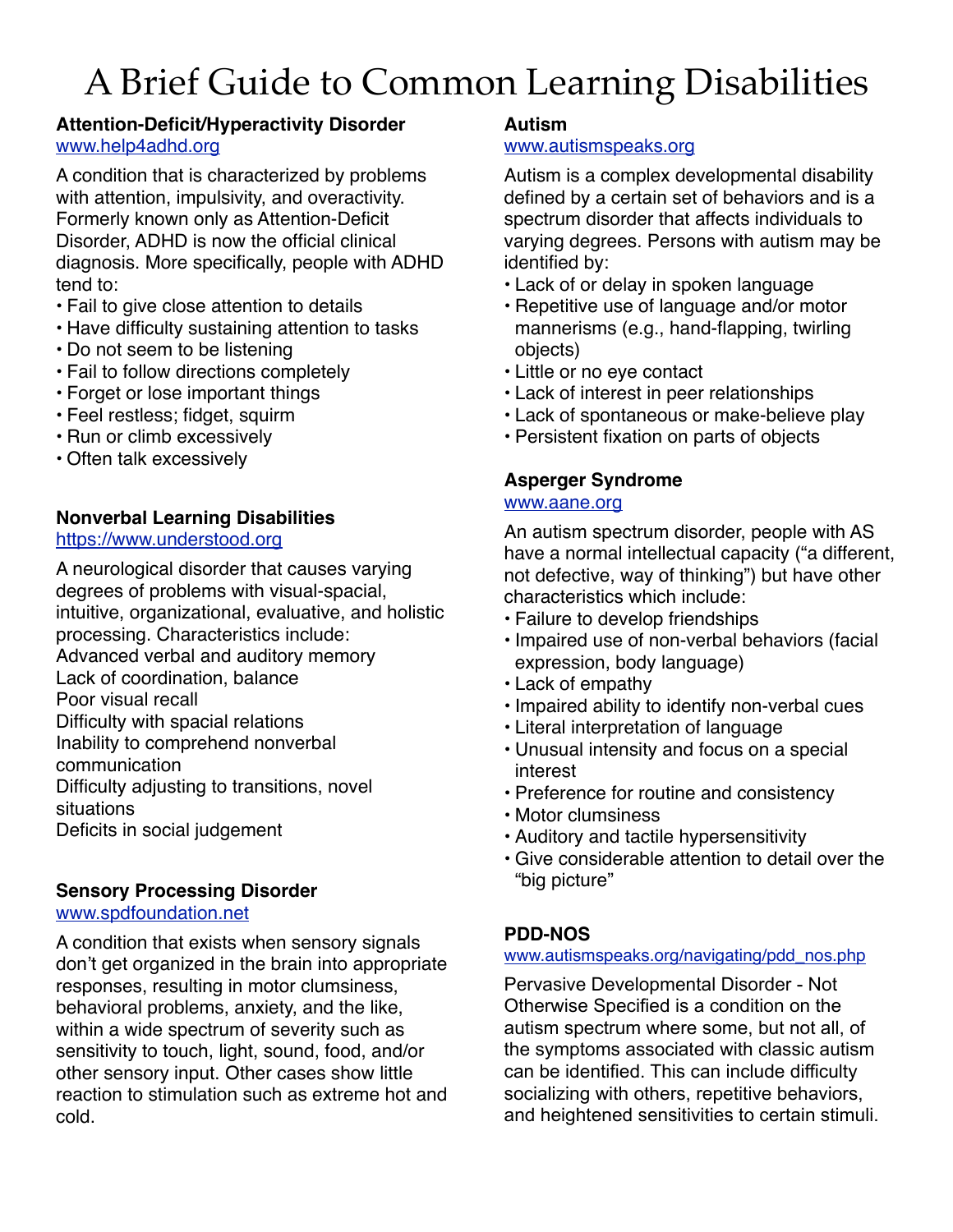## Do's and Don'ts with Disruptive Children

### **Don't...**

...make assumptions about the reason for the behavior.

...dish out consequences or ultimatums for disruptive behavior.

...forgo the rules and expectations.

...compare one child's behavior with that of the others.

...define or label a child based on his/her behavior.

The hurt that troubled children and youth cause is never greater than the pain they feel.

*- Dr. Richard Lavoie*

#### **Do...**

...assume that there is always a reason for disruptive behavior.

...use positive reinforcement instead of relying only on punishment; offer choices.

...seek out the cause of the behavior after the episode is over and *take time* to *listen* to the child.

...request desired behaviors rather than focusing on undesirable behaviors.

...provide indirect praise for desired behaviors.

...remember that positive relationships make all the difference in the world.

...pray for and with the children.

*Based on work by Dr. Richard Lavoie*

## Some Tips for Welcoming Children with Learning Disabilities In Your Educational Ministries Programs

- ✤ Get to know the child's parents and ask for their input and advice often. They are the experts for that particular child. Then make a plan. Public school special educators can help as well.
- ✤ Offer disability awareness and sensitivity/hospitality training in your congregation (see the Disabilities section of the bibliography). Involve the support of the pastor.
- ✤ Make religious education less like school (Faith is not measured by intelligence or rate of growth):
	- Mix age groups
	- Provide experiential activities
	- Focus on relationships
	- Engage the class in storytelling
	- Be consistent and predictable
	- Always explain what's coming next
	- Teach through example that God loves everyone
	- Utilize Multiple Intelligences (see attached handout)

*These tips were compiled from information found in the Disabilities section of the bibliography.*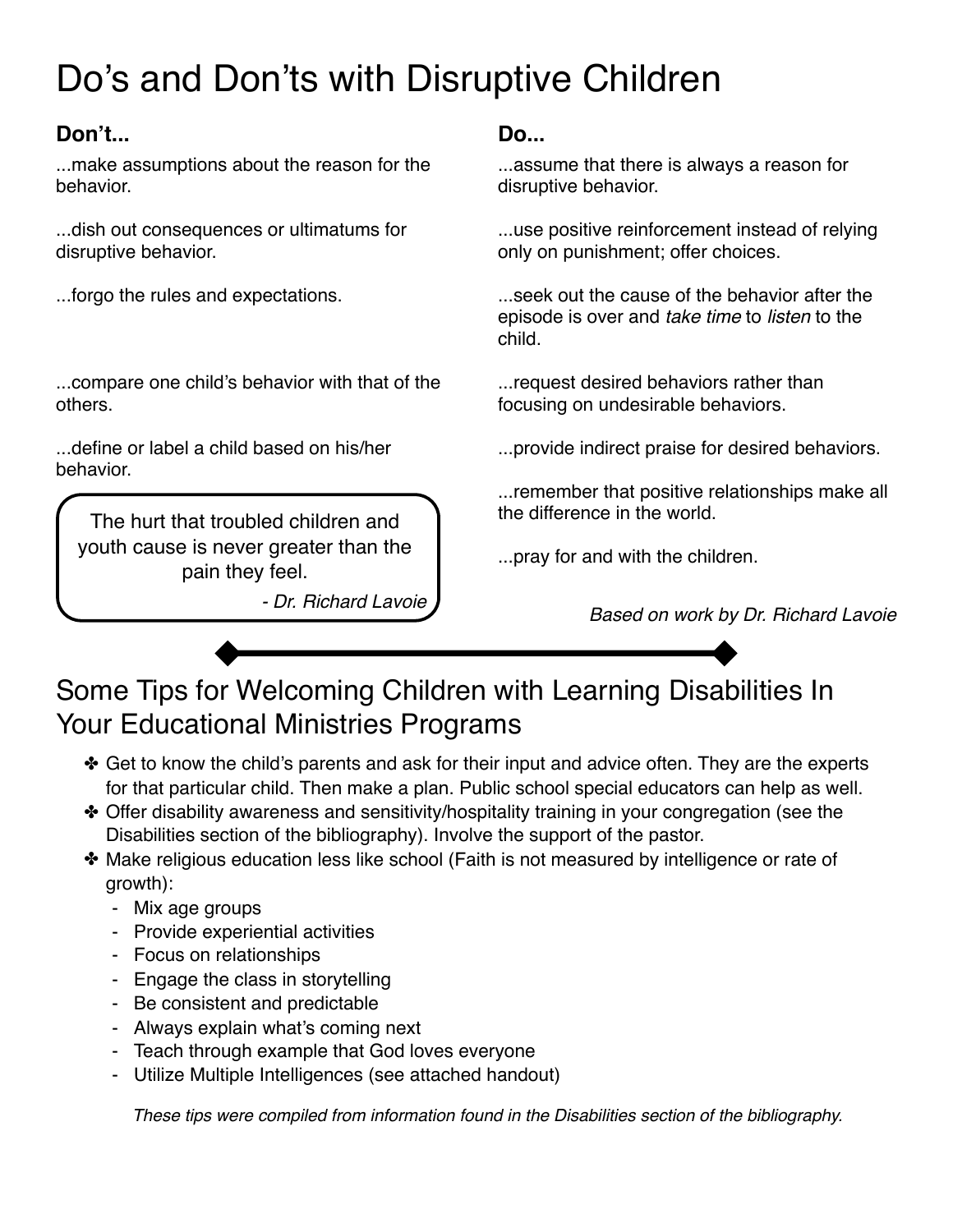## Howard Gardner's Theory of Multiple Intelligences

## 1. Linguistic Intelligence

People with this kind of intelligence enjoy writing, reading, telling stories, doing crossword puzzles, and the like.

## 2. Logical-Mathematical Intelligence

People with logical intelligence are interested in patterns, categories and relationships. They are drawn to math problems, strategy games, and experiments.

### 3. Bodily-Kinesthetic Intelligence

These people process knowledge through bodily sensations. They are often athletic, are good at dancing, or crafts such as sewing or woodworking, for example.

## 4. Spatial/Visual Intelligence

These people think in images and pictures. They may be fascinated with mazes or jigsaw puzzles, or spend time drawing, painting, etc.

## 5. Musical Intelligence

These people are very musical and are discriminating listeners.

#### 6. Interpersonal Intelligence

These people are natural leaders who are good at communicating, and seem to understand others' feelings and motives.

## 7. Intrapersonal Intelligence

These people are very aware of their own feelings, and are self-motivated.

## 8. Naturalist Intelligence

These people are very interested in and apply concepts from nature to the rest of their lives and learning.









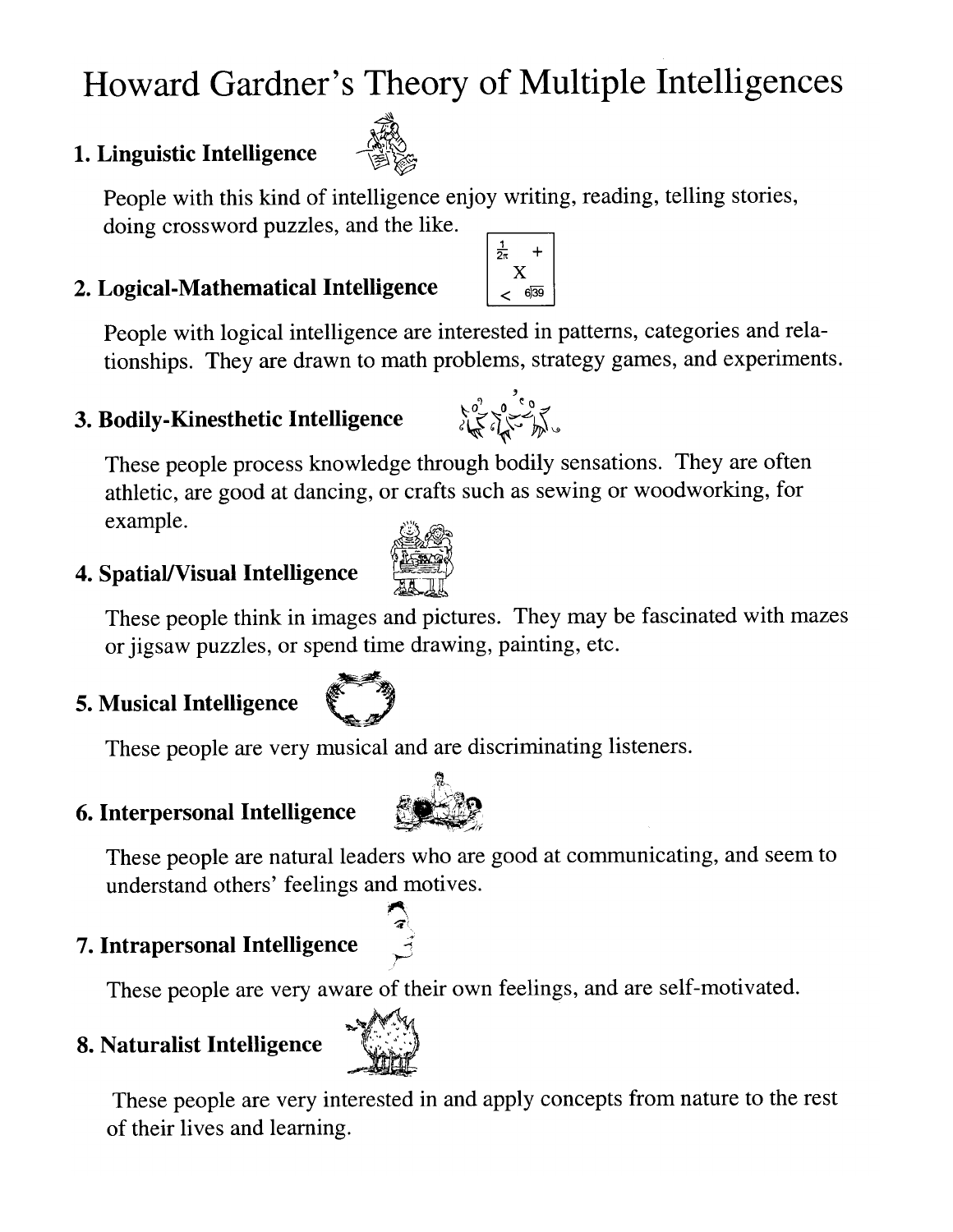## **Resources for Including Children with Learning Disabilities in the Church**

#### **Asperger's Syndrome**

*Asperger's Syndrome: A Guide for Parents and Professionals* by Tony Attwood (ISBN-10: 1853025771; ISBN-13: 978-1853025778) A complete introduction by the world's leading authority on Asperger's Syndrome.

*Asperger Syndrome and Difficult Moments: Practice Solutions for Tantrums, Rage, and Meltdowns* by Brenda Smith Myles and Jack Southwick (ISBN-10: 0967251435; ISBN-13: 978-0967251431) Brenda Smith Myles is a leading expert in Asperger's Syndrome in the US who provides helpful advice for de-escalating turbulent situations for children with Asperger's Syndrome.

*Asperger's and Girls* by Tony Attwood. ed. (ISBN-10: 193256540X; ISBN-13: 978-1932565409) Experts throughout the world have contributed their knowledge and experience of Asperger's Syndrome in girls through their essays on the subject.

*This Is Asperger Syndrome* by Elisa Gagnon and Brenda Smith Myles (ISBN-10: 0967251419; ISBN-13: 978-0967251417), ages 6-12

An introduction to Asperger's Syndrome for siblings, peers and other children through brief vignettes and whimsical black-and-white cartoon drawings.

**The Curious Incident of the Dog in the Night-Time** by Mark Haddon (ISBN-10: 1400032717; ISBN-13: 978-1400032716)

A novel written by a man who has worked with people with autism and has effectively crafted a believable story that gets one inside the mind of a teenager with Asperger's Syndrome.

#### **Autism Spectrum Connection**

Provides information, networking, referrals and printed materials for families, challenged individuals and professionals concerned with the autism spectrum. [www.aspergersyndrome.org](http://www.aspergersyndrome.org)

**Tony Attwood:** the world's leading authority on Asperger's Syndrome [www.tonyattwood.com.au](http://www.tonyattwood.com.au)

**Asperger's Association of New England** [www.aane.org](http://www.aane.org)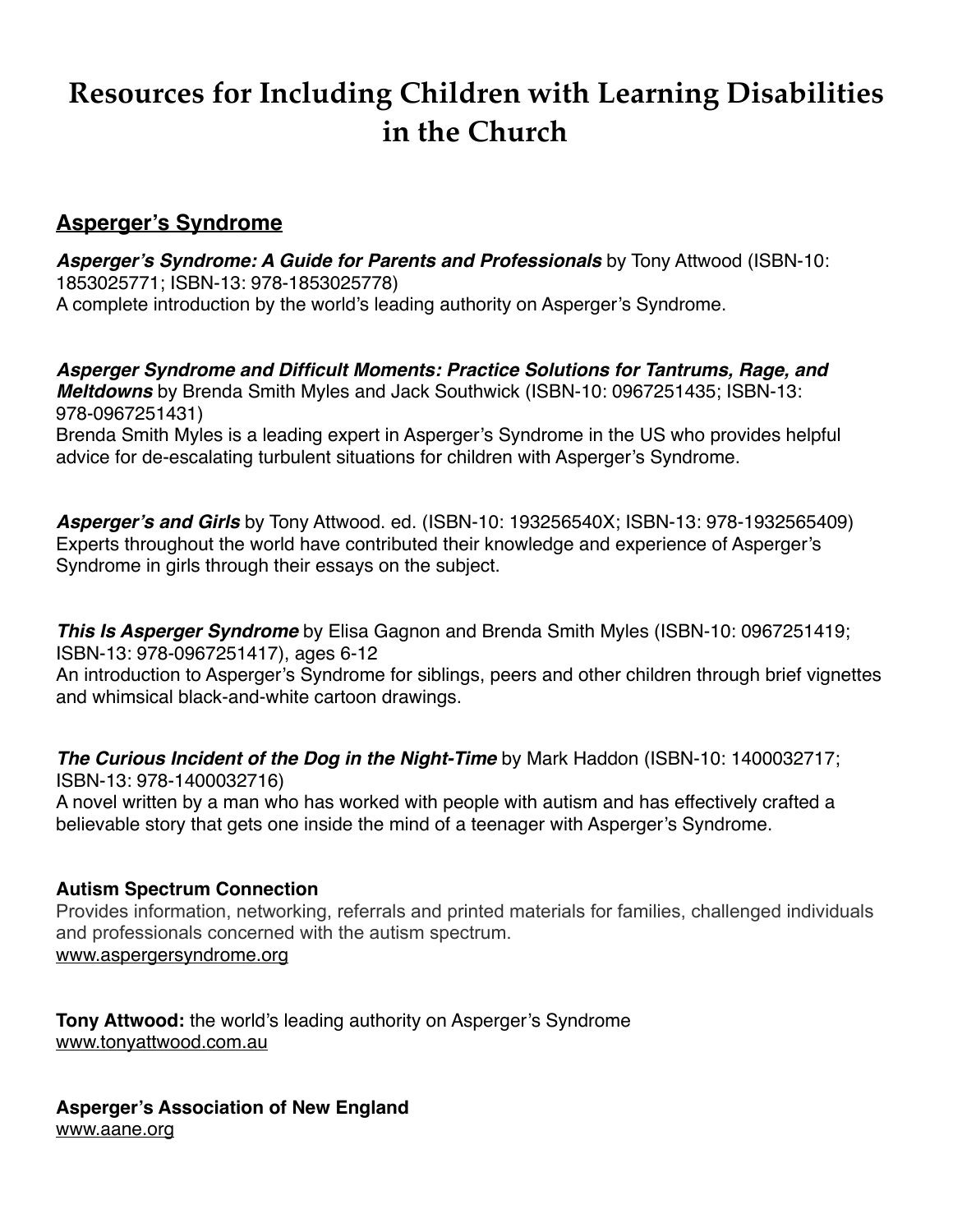### **Autism**

*Autism and Your Church: Nurturing the Spiritual Growth of People with Autism Spectrum Disorders* by Barbara J. Newman (ISBN-10: 1592552730; ISBN-13: 978-1592552733)

*Thinking In Pictures: My Life with Autism* by Temple Grandin (ISBN-10: 0307739589; ISBN-13: 978-0307739582) As a person with autism, Temple Grandin explains the condition from her very personal perspective.

*Autism and the God Connection* by William Stillman (ISBN-10: 1402206496; ISBN-13: 978-1402206498) Extraordinary accounts of spiritual giftedness in autistic children and adults.

*Captain Tommy* by Abby Ward Messner (ISBN-10: 1885477589; ISBN-13: 978-1885477583), grades 1-4

A story of the way one boy becomes an important contributor to the life of a fellow student with autism.

## **Autism Research Institute**

[www.autism.com](http://www.autism.com)

**Future Horizons:** World Leader in Books, DVDs, and Conferences on Autism and Asperger's Syndrome [www.fhautism.com](http://www.fhautism.com)

#### **Attention Deficit-Hyperactivity Disorder (ADHD)**

*Driven to Distraction: Recognizing and Coping with Attention Deficit Disorder from Childhood Through Adulthood* by Edward M. Hallowell and John J. Ratey (ISBN-10: 0684801280; ISBN-13: 978-0684801285) A helpful overview of ADD that continually emphasizes its special, positive qualities.

**Children and Adults with Attention Deficit/ Hyperactivity Disorder** [www.chadd.org](http://www.chadd.org)

**Attention Deficit Disorder Association:** Helping Adults with ADHD Lead Better Lives [www.add.org](http://www.add.org)